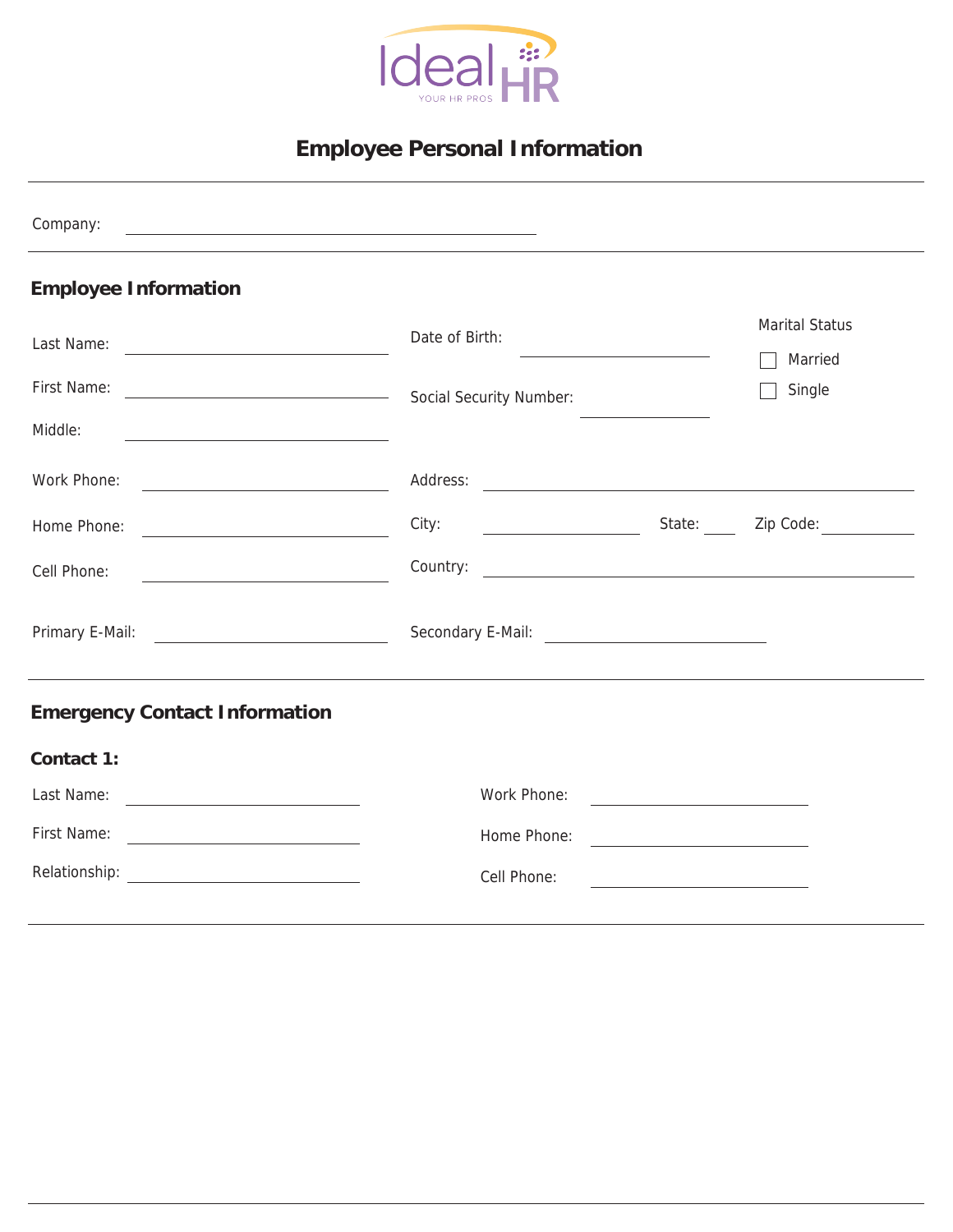

### **Equal Employment Opportunity (EEO) Voluntary Self-Identification Form**

Submission of this information is voluntary and refusal to provide it will not subject you to any adverse treatment. The information obtained will be kept confidential and may only be used in accordance with the provisions of applicable laws, executive orders, and regulations, including those that require the information to be summarized and reported to the federal government for civil rights enforcement. When reported, data will not identify any specific individual.

| First Name:                                      |                                                                    | Last Name:                 |  |  |  |
|--------------------------------------------------|--------------------------------------------------------------------|----------------------------|--|--|--|
| Position:                                        |                                                                    |                            |  |  |  |
|                                                  | <b>Gender Identification (Please Check One)</b>                    |                            |  |  |  |
|                                                  | Female<br>Male                                                     | Decline Self-Idenification |  |  |  |
|                                                  |                                                                    |                            |  |  |  |
| Race/Ethnicity Identification (Please Check One) |                                                                    |                            |  |  |  |
|                                                  | American Indian or Alaska Native (Not Hispanic or Latino)          |                            |  |  |  |
|                                                  | Asian (Not Hispanic or Latino)                                     |                            |  |  |  |
|                                                  | Black or African American (Not Hispanic or Latino)                 |                            |  |  |  |
|                                                  | Hispanic or Latino                                                 |                            |  |  |  |
|                                                  | Native Hawaiian or Other Pacific Islander (Not Hispanic or Latino) |                            |  |  |  |
|                                                  | Two or More Races (Not Hispanic or Latino)                         |                            |  |  |  |
|                                                  | White (Not Hispanic or Latino)                                     |                            |  |  |  |
|                                                  | Decline Self-Identification                                        |                            |  |  |  |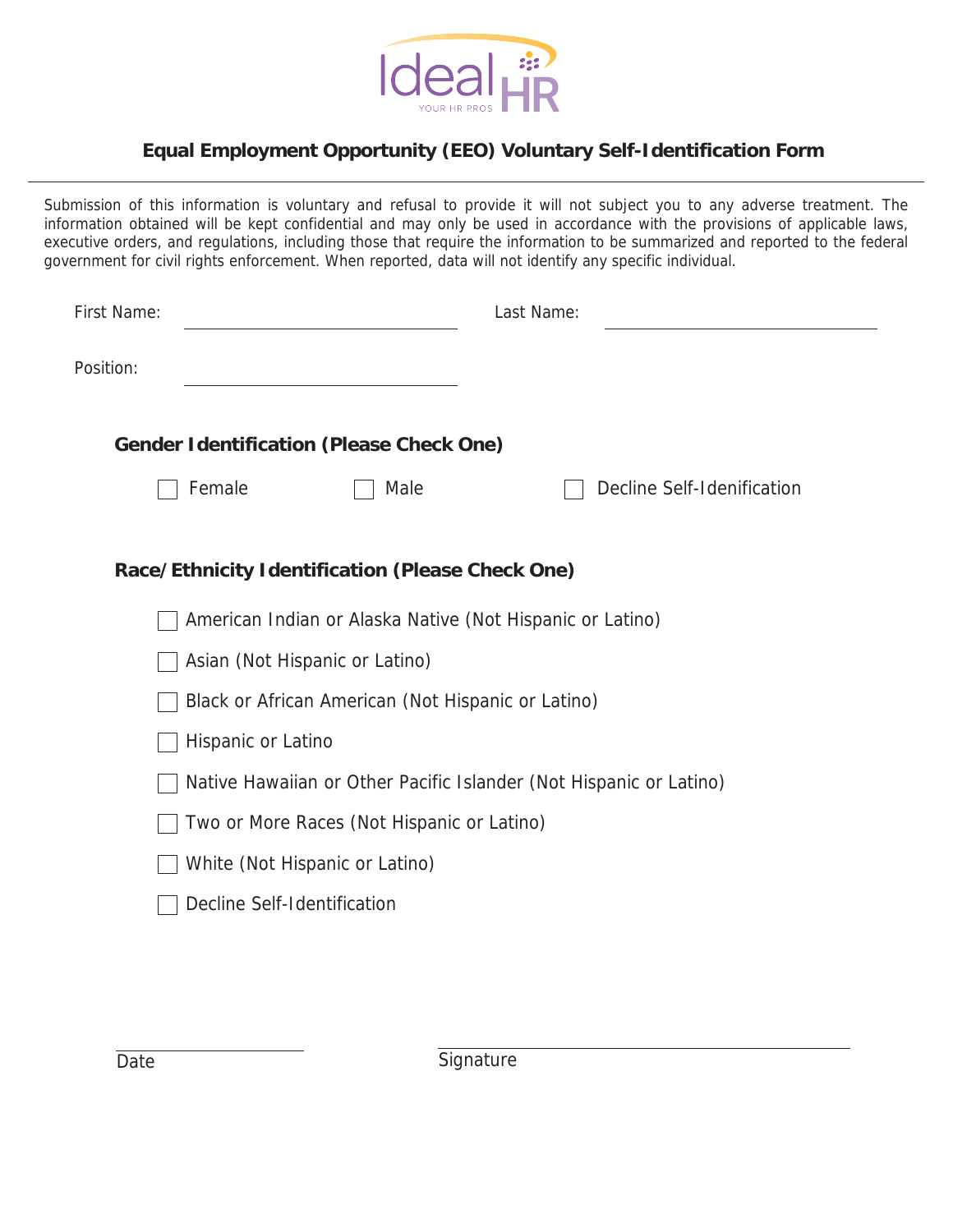

### **Acknowledgement Of Employer**

Dear Employee;

\_\_\_\_\_\_\_\_\_\_\_\_\_\_\_\_\_\_\_ ("Client") has entered into a co-employment agreement with Ideal HR for professional employer services. Title 40 of the South Carolina Code of Laws requires that we provide you with a written explanation stating, substantially, the terms of the agreement between Client Company and us.

As a professional employer organization (PEO), we have agreed to assume responsibility for payment of wages to assigned employees and for the collection and payment of payroll taxes on assigned employees. Additionally, we have agreed to retain the right of direction and control over assigned employees and the right to hire, fire, discipline, and reassign employees pursuant to Title 40. We have also agreed to retain the right of control over the adoption of employment and safety policies, and the management of workers' compensation claims, claim filings and related procedures as required by Title 40.

Because we are operating under and subject to the Workers' Compensation Act of South Carolina, in case of accidental injury or death to an employee, the injured employee, or someone acting on his or her behalf, shall immediately notify Ideal HR or Client, \_\_\_\_\_\_\_\_\_\_\_\_\_\_\_\_(address)\_\_\_\_\_\_\_\_\_\_\_\_(Phone number) for Chosen Party. Failure to give immediate notice may cause serious delay in the payment of compensation to you or your beneficiaries, and may result in failure to receive a compensation benefits. Notice to or acknowledgment of the occurrence of an injury on the part of Client or Ideal HR and its workers' compensation insurer or Client and its workers' compensation insurer, or both.

Should you have any questions or concerns regarding this agreement, you may contact Ideal HR at (864) 286-9009 or the South Carolina Department of Consumer Affairs, which licenses and regulates PEOs, at 293 Greystone Boulevard, Suite 400, Columbia, SC 29205, or by telephone at (803) 734-4200 or (800) 922-1594.

Name (Printed)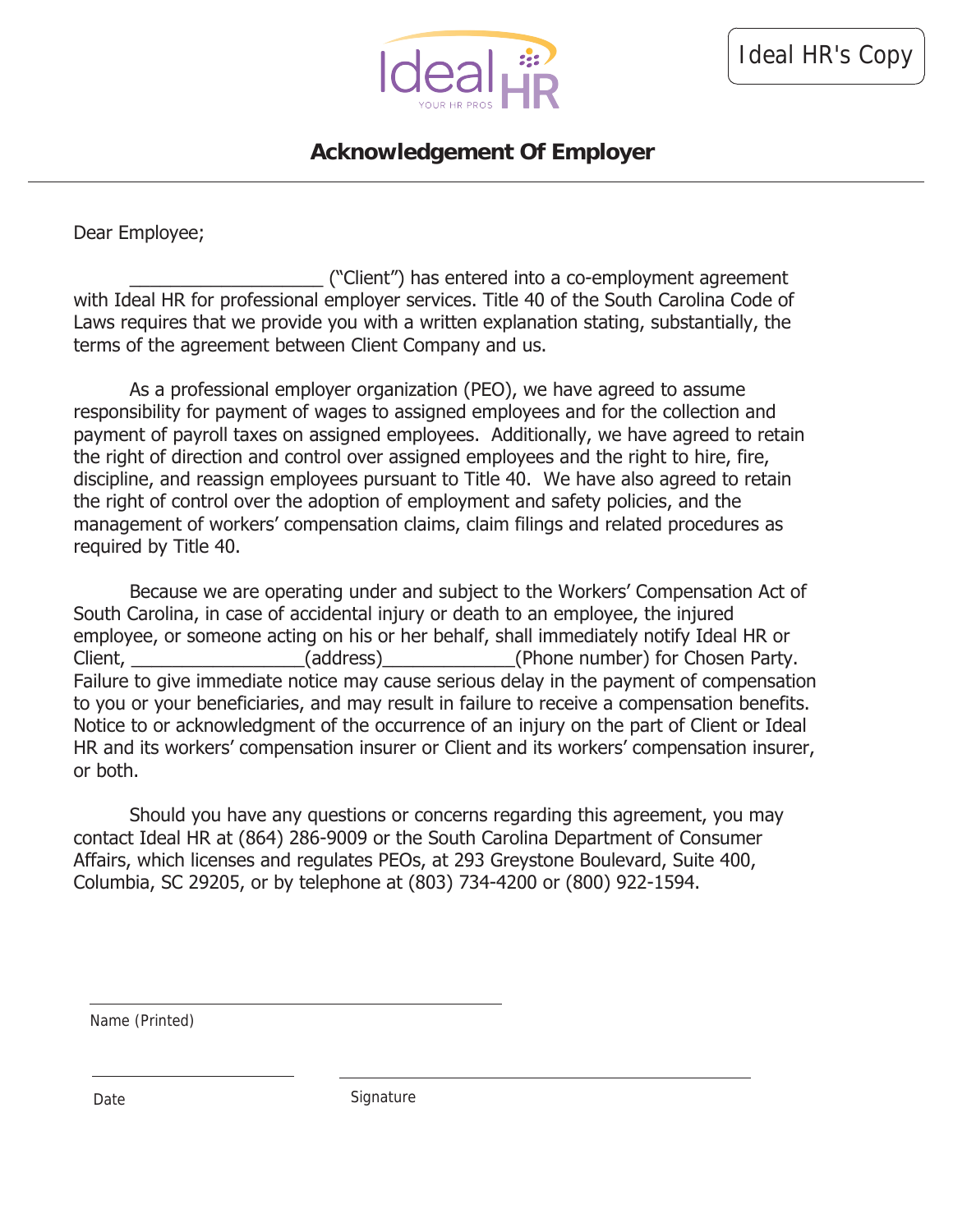

### **Acknowledgement Of Employer**

Dear Employee;

\_\_\_\_\_\_\_\_\_\_\_\_\_\_\_\_\_\_\_ ("Client") has entered into a co-employment agreement with Ideal HR for professional employer services. Title 40 of the South Carolina Code of Laws requires that we provide you with a written explanation stating, substantially, the terms of the agreement between Client Company and us.

As a professional employer organization (PEO), we have agreed to assume responsibility for payment of wages to assigned employees and for the collection and payment of payroll taxes on assigned employees. Additionally, we have agreed to retain the right of direction and control over assigned employees and the right to hire, fire, discipline, and reassign employees pursuant to Title 40. We have also agreed to retain the right of control over the adoption of employment and safety policies, and the management of workers' compensation claims, claim filings and related procedures as required by Title 40.

Because we are operating under and subject to the Workers' Compensation Act of South Carolina, in case of accidental injury or death to an employee, the injured employee, or someone acting on his or her behalf, shall immediately notify Ideal HR or Client, The Client (address) (and the control of the number) for Chosen Party. Failure to give immediate notice may cause serious delay in the payment of compensation to you or your beneficiaries, and may result in failure to receive a compensation benefits. Notice to or acknowledgment of the occurrence of an injury on the part of Client or Ideal HR and its workers' compensation insurer or Client and its workers' compensation insurer, or both.

Should you have any questions or concerns regarding this agreement, you may contact Ideal HR at (864) 286-9009 or the South Carolina Department of Consumer Affairs, which licenses and regulates PEOs, at 293 Greystone Boulevard, Suite 400, Columbia, SC 29205, or by telephone at (803) 734-4200 or (800) 922-1594.

Name (Printed)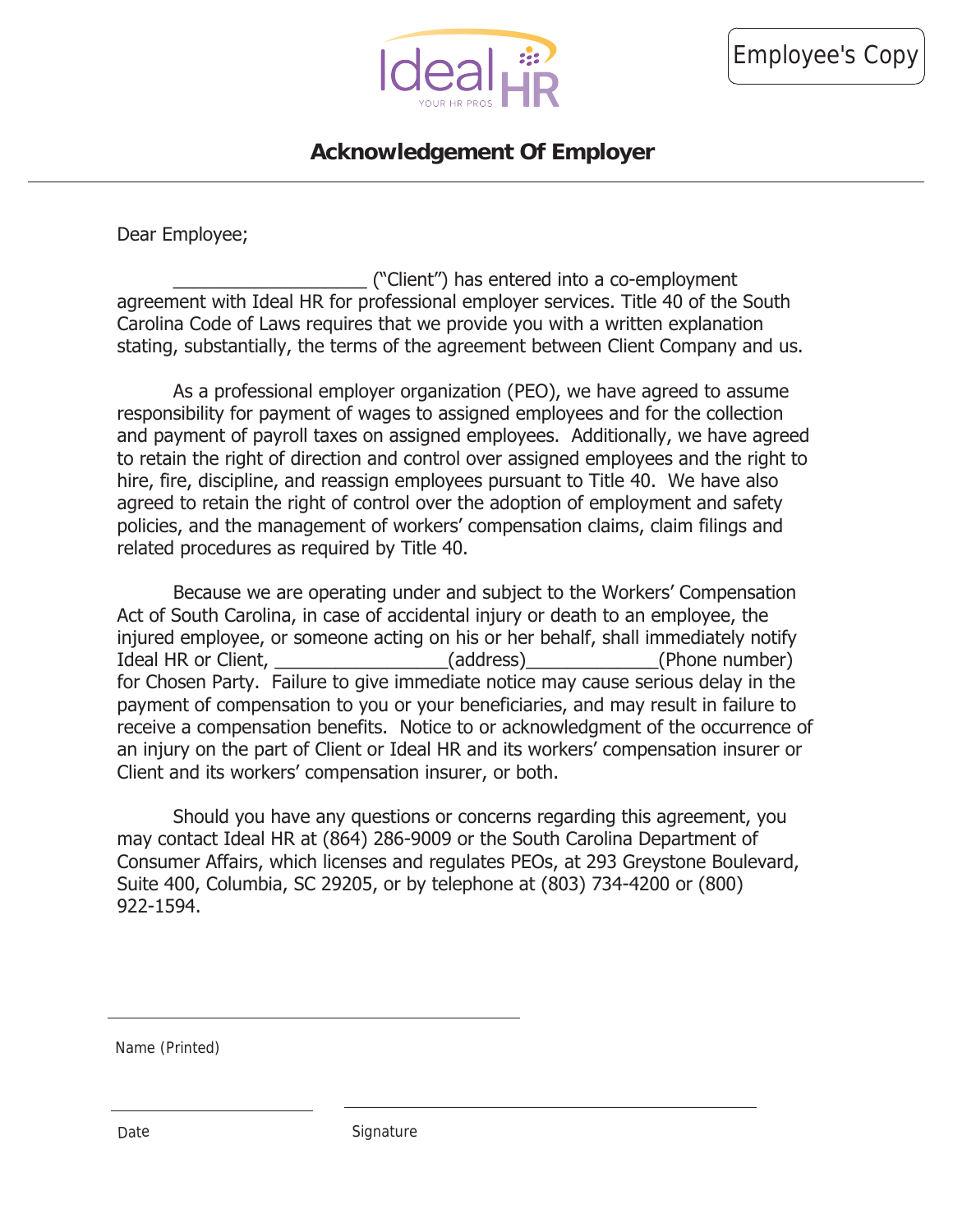

# **Acknowledgement of the Drug-Free Workplace Program**

I, the state of the understand that Ideal HR and its client company

maintains a Drug-free workplace policy requiring all employees to report to work in a substance free condition.

I have received and read, or had read to me, a copy of this policy and I understand the consequences of violating the policy. If I did not understand the policy, I have asked for and have received an explanation. I specifically understand that if I either refuse to be tested or test positive for drugs or alcohol, I can be subject to discipline, up to and including termination. I also understand that being under the influence of drugs or alcohol at the time of an on the job injury can adversely affect my claim for workers' compensation benefits.

I also understand that as a condition of my **initial** and/or **continued** employment, as a part of initial and routinely scheduled fitness for duty physical examinations when required by the company, random (if applicable), where reasonable suspicion of drug use exists, the Company will require me to undergo substance screening urinalysis, blood (for alcohol), hair follicle, or other testing procedures and I hereby agree to submit to such tests, including follow-up to rehabilitation testing and the required post accident testing.

I further consent to the results of any such drug screen(s) being released to the Company's authorized representative by the Medical Review Officer (MRO), and understand that I am legally authorized to receive a copy of the consent form if requested. The results will not be released to any additional parties without my written authorization.

I release any testing facility personnel and/or physicians who have tested me from any liability arising from a release or use of any and all test results, written reports, medical records, and data concerning my test(s) to the appropriate Company officials. I further release all Company officials from liability arising from the release or use of the test results.

**I ACKNOWLEDGE THAT I AM EMPLOYED "AT WILL," WHICH MEANS THAT EITHER I (the employee) OR IDEAL HR AND ITS CLIENT COMPANY (the employer),\_CAN TERMINATE THE EMPLOYMENT RELATIONSHIP AT ANY TIME, WITH OR WITHOUT CAUSE OR NOTICE. I ALSO UNDERSTAND THAT THE DRUG-FREE WORKPLACE POLICY AND ANY RELATED DOCUMENTS DO NOT CREATE A CONTRACT OF EMPLOYMENT OR IN ANY WAY ALTER MY AT-WILL EMPLOYMENT STATUS.** 

I acknowledge receipt of a copy of this policy.

Print Name **Date Date Signature** Signature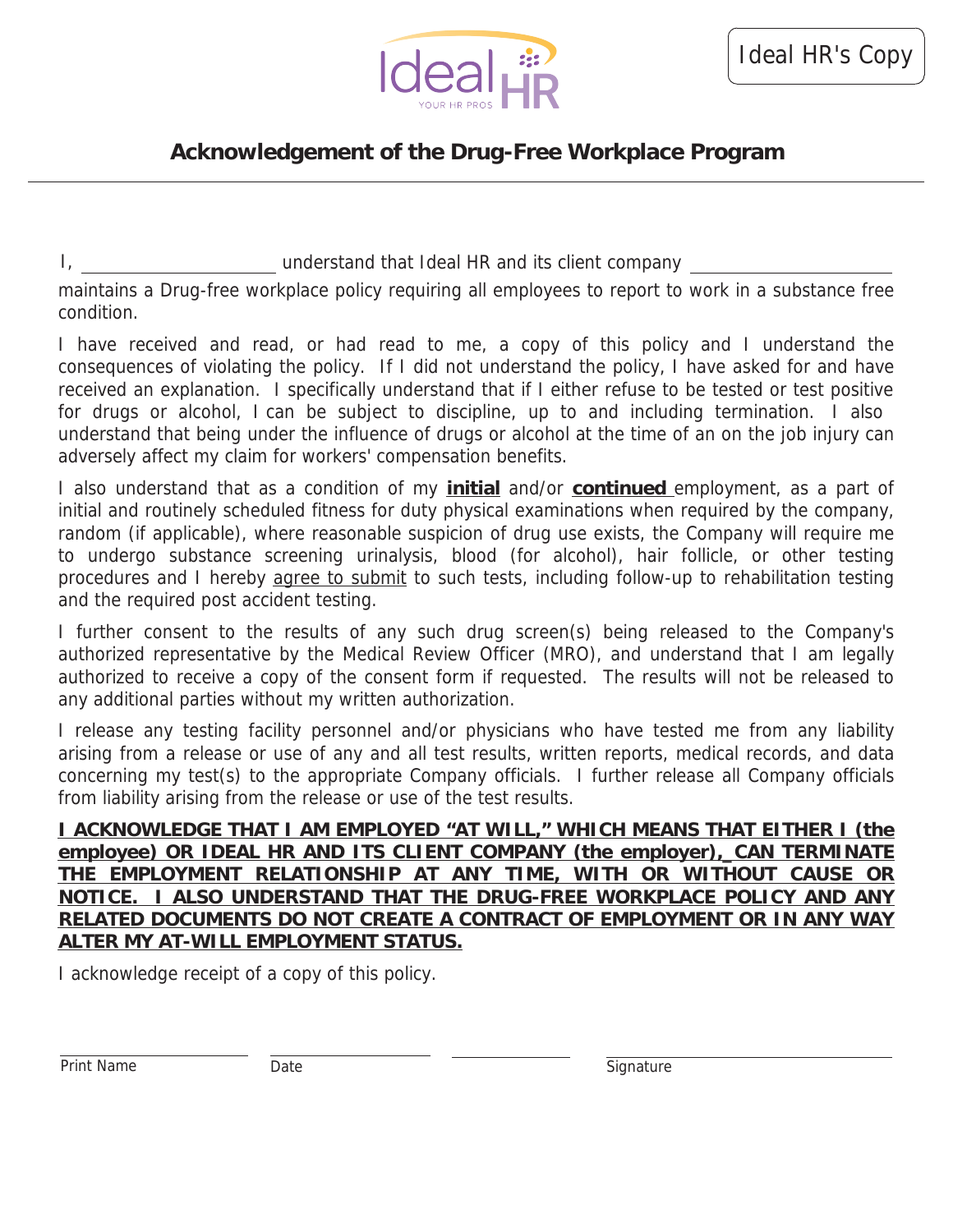

### **Acknowledgement of the Drug-Free Workplace Program**

I, the state of the understand that Ideal HR and its client company

maintains a Drug-free workplace policy requiring all employees to report to work in a substance free condition.

I have received and read, or had read to me, a copy of this policy and I understand the consequences of violating the policy. If I did not understand the policy, I have asked for and have received an explanation. I specifically understand that if I either refuse to be tested or test positive for drugs or alcohol, I can be subject to discipline, up to and including termination. I also understand that being under the influence of drugs or alcohol at the time of an on the job injury can adversely affect my claim for workers' compensation benefits.

I also understand that as a condition of my **initial** and/or **continued** employment, as a part of initial and routinely scheduled fitness for duty physical examinations when required by the company, random (if applicable), where reasonable suspicion of drug use exists, the Company will require me to undergo substance screening urinalysis, blood (for alcohol), hair follicle, or other testing procedures and I hereby agree to submit to such tests, including follow-up to rehabilitation testing and the required post accident testing.

I further consent to the results of any such drug screen(s) being released to the Company's authorized representative by the Medical Review Officer (MRO), and understand that I am legally authorized to receive a copy of the consent form if requested. The results will not be released to any additional parties without my written authorization.

I release any testing facility personnel and/or physicians who have tested me from any liability arising from a release or use of any and all test results, written reports, medical records, and data concerning my test(s) to the appropriate Company officials. I further release all Company officials from liability arising from the release or use of the test results.

**I ACKNOWLEDGE THAT I AM EMPLOYED "AT WILL," WHICH MEANS THAT EITHER I (the employee) OR IDEAL HR AND ITS CLIENT COMPANY (the employer),\_CAN TERMINATE THE EMPLOYMENT RELATIONSHIP AT ANY TIME, WITH OR WITHOUT CAUSE OR NOTICE. I ALSO UNDERSTAND THAT THE DRUG-FREE WORKPLACE POLICY AND ANY RELATED DOCUMENTS DO NOT CREATE A CONTRACT OF EMPLOYMENT OR IN ANY WAY ALTER MY AT-WILL EMPLOYMENT STATUS.** 

I acknowledge receipt of a copy of this policy.

Print Name **Date Date Signature** Signature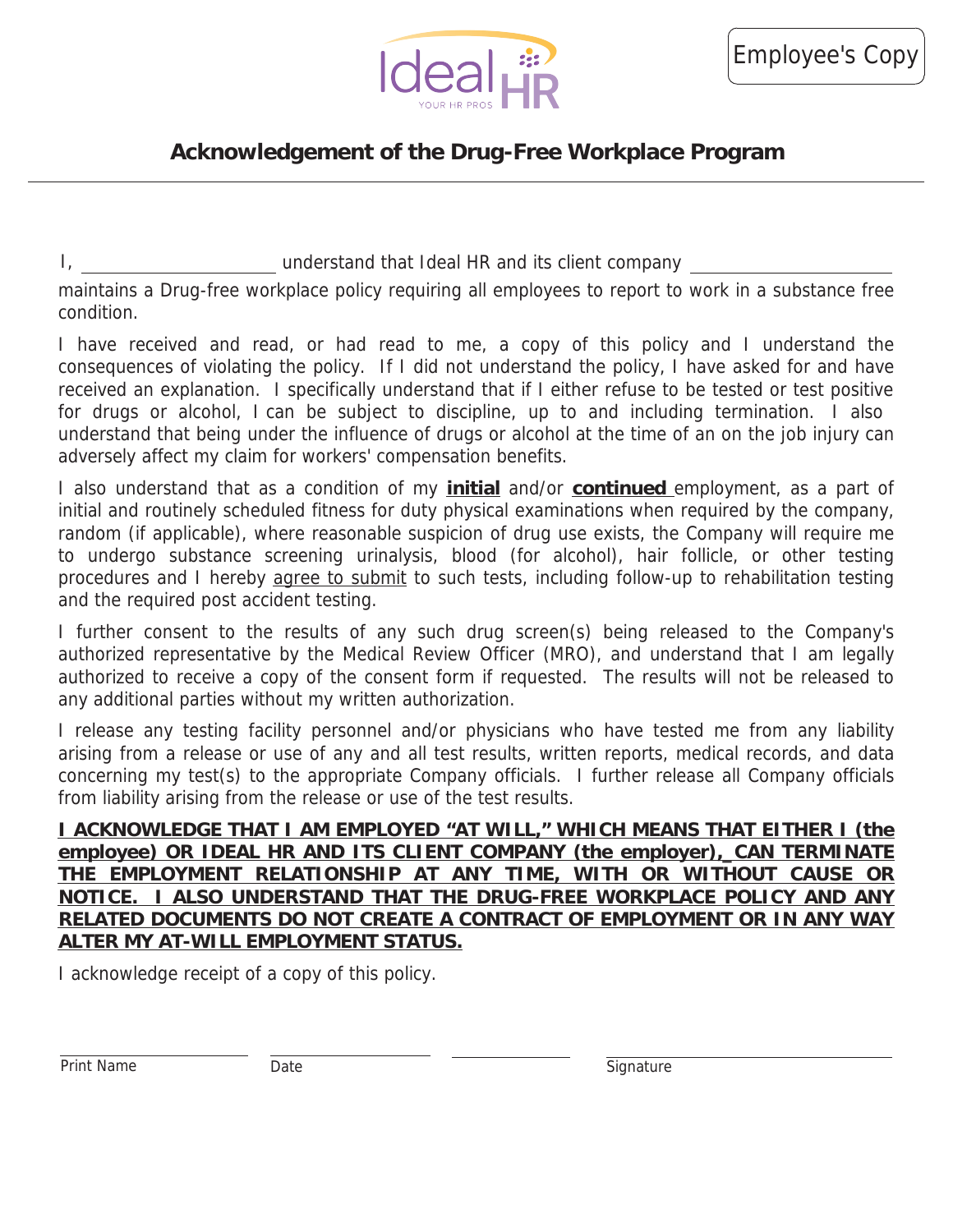

### **SECTION 125 Premium Pre-Tax Notice**

#### **This is not an offer of benefits This is a notice regarding pre-tax premiums if coverage is available.**

Per IRS Code, you cannot change or revoke this salary reduction agreement during the year unless you have a change in election event, including: marriage, divorce, birth or adoption of a child, death of spouse or child, commencement or termination of spouse or dependent's employment affecting benefit eligibility, and other events as listed in the Section 125 Summary Plan Description.

Pre-tax means that Social Security (FICA) and other taxes will not be withheld on the amount of your salary reduction under this agreement. This agreement will automatically terminate if the Plan is terminated or discontinued, or if you cease to receive compensation from the Company which, before reduction hereunder, is at least equal to the amount of that reduction. The Plan Administrator may reduce or otherwise modify this agreement in the event she/he believes it advisable in order to satisfy certain provisions of the IRS Code.

Your premiums for any benefits selected will automatically be deducted from your salary on a pre-tax basis. Unless notified of a change prior to the start of a new plan year, the prior year elections will be continued and cannot be changed until the next open enrollment period unless a change in election event occurs. If your required contributions for elected benefits increase or decrease while this agreement remains in effect, your salary deduction will automatically be adjusted to reflect that increase or decrease.

Name (Printed)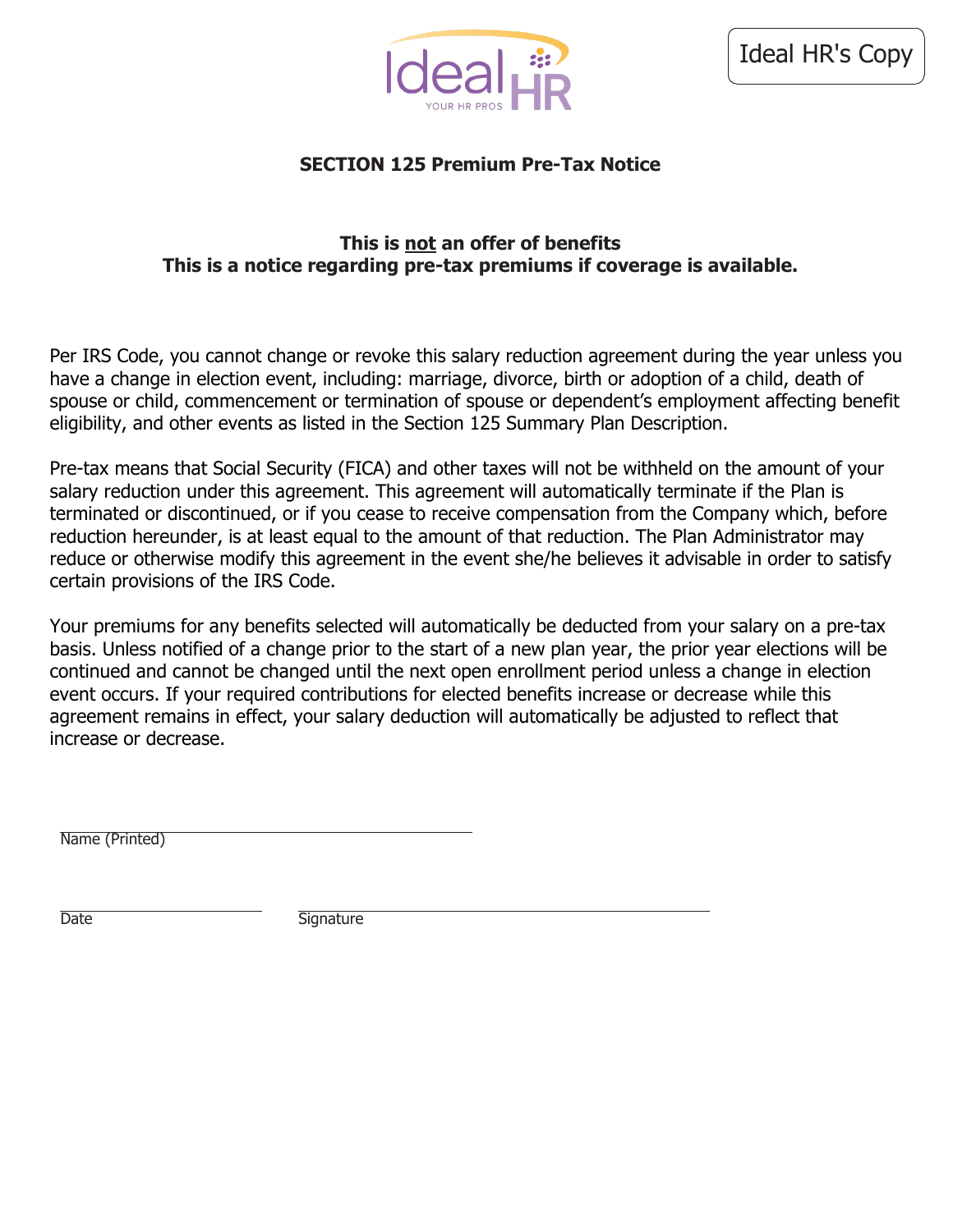

### **SECTION 125 Premium Pre-Tax Notice**

#### **This is not an offer of benefits This is a notice regarding pre-tax premiums if coverage is available.**

Per IRS Code, you cannot change or revoke this salary reduction agreement during the year unless you have a change in election event, including: marriage, divorce, birth or adoption of a child, death of spouse or child, commencement or termination of spouse or dependent's employment affecting benefit eligibility, and other events as listed in the Section 125 Summary Plan Description.

Pre-tax means that Social Security (FICA) and other taxes will not be withheld on the amount of your salary reduction under this agreement. This agreement will automatically terminate if the Plan is terminated or discontinued, or if you cease to receive compensation from the Company which, before reduction hereunder, is at least equal to the amount of that reduction. The Plan Administrator may reduce or otherwise modify this agreement in the event she/he believes it advisable in order to satisfy certain provisions of the IRS Code.

Your premiums for any benefits selected will automatically be deducted from your salary on a pre-tax basis. Unless notified of a change prior to the start of a new plan year, the prior year elections will be continued and cannot be changed until the next open enrollment period unless a change in election event occurs. If your required contributions for elected benefits increase or decrease while this agreement remains in effect, your salary deduction will automatically be adjusted to reflect that increase or decrease.

Name (Printed)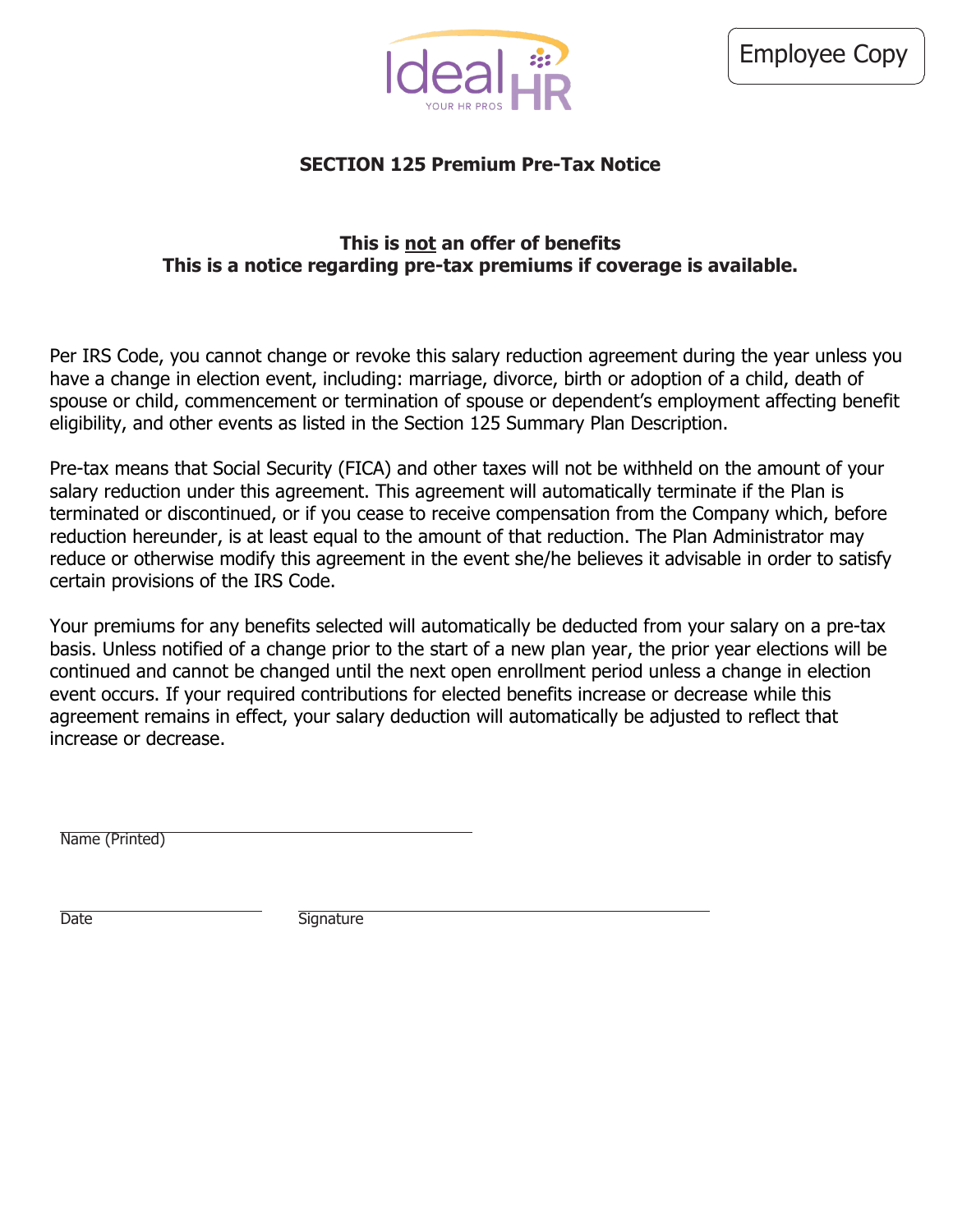

# **Rules Related to Electronic Document Distribution**

### **Section 125**

By signing below and providing an email address I authorize my employer to provide electronic distribution of all Section 125 documentation including but not limited to; Summary Plan Description, Summary of Materials Modification and/or Summary Annual Report.

I also understand that these documents may be available for review on any common website utilized by my employer (such as a Time and Attendance system or company intranet) that I have reasonable access to as part of my employment. A paper copy is available upon request, free of charge. It is my right to withdraw this consent for electronic delivery at any time, without charge, by submitting the request in writing to the Benefits department at Ideal Business Solutions.

It is my responsibility to inform Ideal Business Solutions of any change(s) that might affect the receipt of the document(s) delivery (ie. Change of email address, etc…)

Primary Email Address

Secondary Email Address

Employee Signature Date